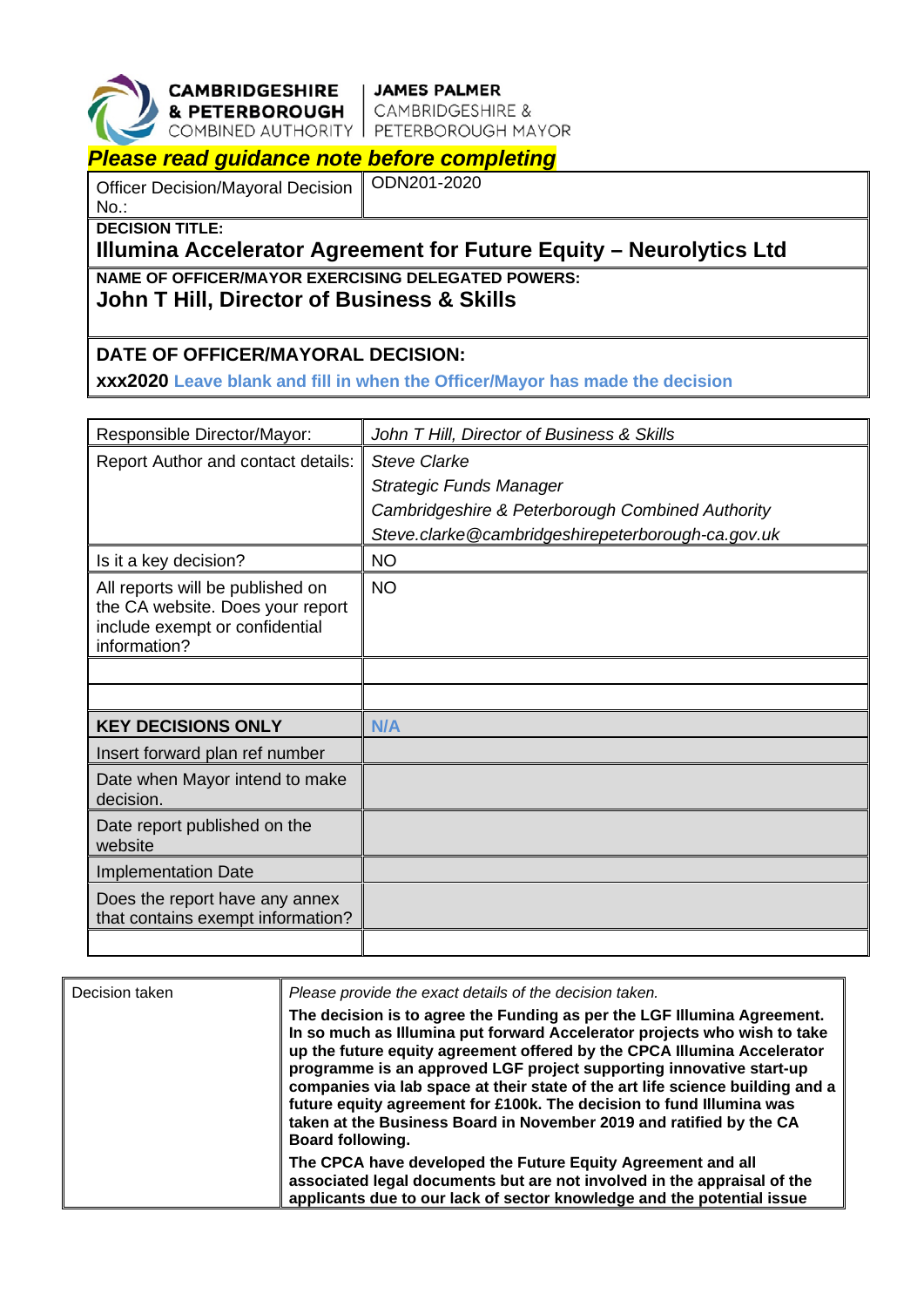

|                                    | regarding Financial Regs. Therefore, Illumina carry out all checks and<br>support applicants in making an application for the future equity<br>agreement.                                                               |  |  |
|------------------------------------|-------------------------------------------------------------------------------------------------------------------------------------------------------------------------------------------------------------------------|--|--|
|                                    | There is a process of meeting the applicants prior to funding and a<br>checklist is being produced by Illumina for all Future Equity Agreement<br>applicants.                                                           |  |  |
| Authorisation (delete as           | This decision has been taken under:                                                                                                                                                                                     |  |  |
| appropriate)                       | General authorisation (those decisions delegated to officers as per the                                                                                                                                                 |  |  |
|                                    | Constitution):                                                                                                                                                                                                          |  |  |
|                                    | 1. Officer Scheme of Delegation & Proper Officers (Ch 13)<br>para 1.3 and Ch 13 para 3.3)                                                                                                                               |  |  |
|                                    | Specific delegation by Board (those decisions delegated to officers by the<br>Board)                                                                                                                                    |  |  |
|                                    | 2. Not sure if this is the relevant one, it has been delegated to<br><b>Officers at the BB</b>                                                                                                                          |  |  |
|                                    |                                                                                                                                                                                                                         |  |  |
| Background Information             | The application of Neurolytics Ltd to the Illumina Accelerator was<br>accepted by Illumina in June 2020, the following checks have been<br>completed on the company prior to them being accepted onto the<br>programme: |  |  |
|                                    | Founders questionnaire – history, ownership in the firm, time<br>$\bullet$<br>commitment and references                                                                                                                 |  |  |
|                                    | <b>Environment Health &amp; Safety questionnaire</b><br>٠                                                                                                                                                               |  |  |
|                                    | Subscription agreement checked and signed<br>٠                                                                                                                                                                          |  |  |
|                                    | Proforma Cap table checks<br>$\bullet$                                                                                                                                                                                  |  |  |
|                                    | Background checks - financial, criminal, and educational for<br>$\bullet$<br>founders                                                                                                                                   |  |  |
|                                    | <b>Certificate of incorporation</b><br>٠                                                                                                                                                                                |  |  |
|                                    | <b>Company by-laws</b><br>$\bullet$                                                                                                                                                                                     |  |  |
|                                    | Contracts with universities, MTA, customers if applicable                                                                                                                                                               |  |  |
|                                    | Term sheet if applicable                                                                                                                                                                                                |  |  |
|                                    | All fully executed financing documents including debt or equity if<br>applicable                                                                                                                                        |  |  |
| Alternative options<br>considered. | List alternative options considered and rejected and the reasons for rejection.<br>Do not leave this section blank or put 'None'. There is always an alternative<br>even if it is to do nothing.                        |  |  |
|                                    | appoint external financial and sector experts to advise regarding the<br>1.<br>investment                                                                                                                               |  |  |
|                                    | 2.<br>offer other funding opportunities to the applicants from external<br>organisations                                                                                                                                |  |  |
| <b>Financial Implications</b>      | Please include the total costs and how the project will be funded. Please<br>include budget codes for your directorate                                                                                                  |  |  |
|                                    | Neurolytics Ltd have applied for a one off £100,000 payment to be<br>converted into shares at a trigger 2 <sup>nd</sup> funding stage.                                                                                  |  |  |
|                                    | The funding for this grant is from the Local Growth Fund capital<br>awarded by the Business Board and CPCA Board and so is<br>already budgeted for within the £3m approved for the Illumina                             |  |  |